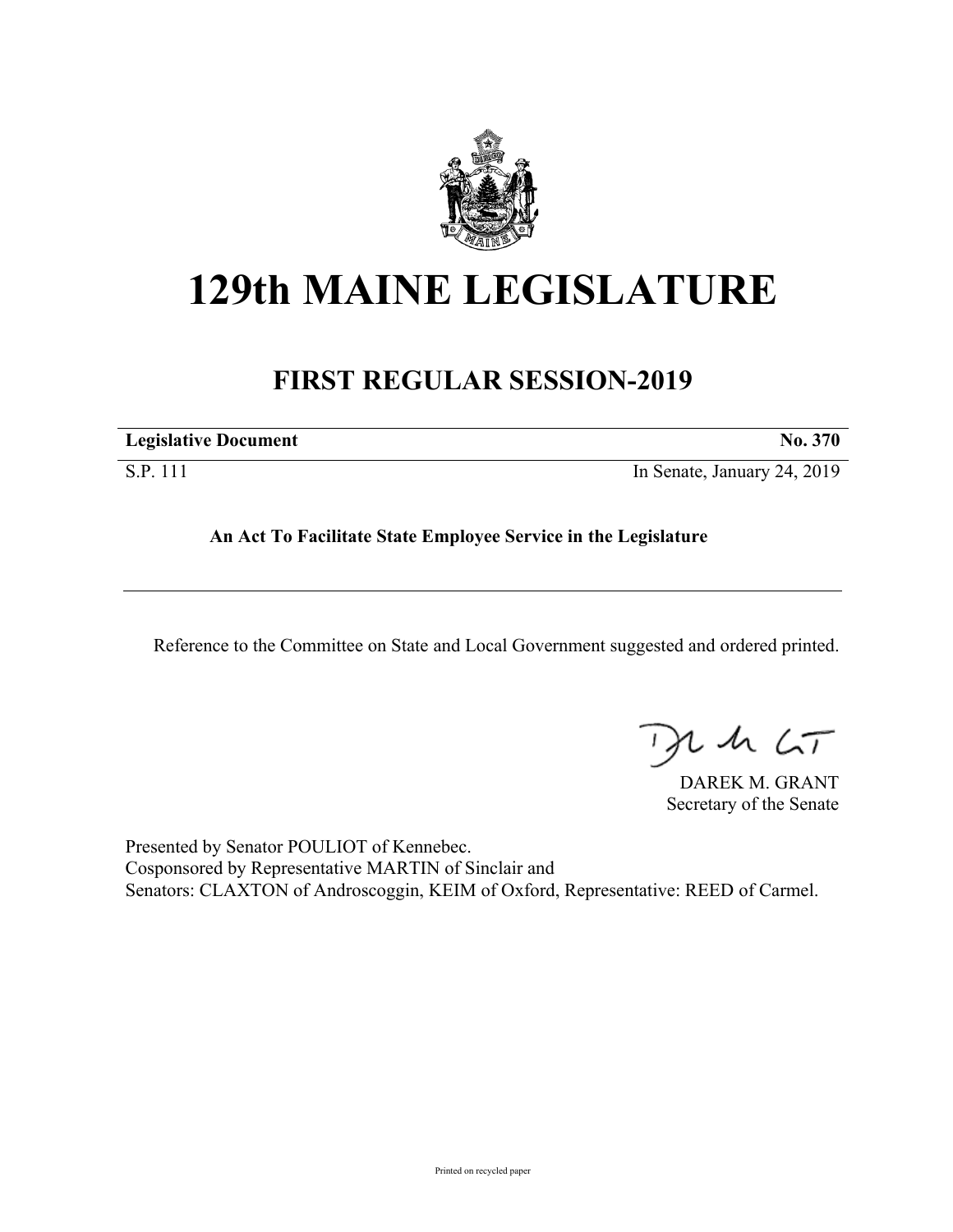### **Be it enacted by the People of the State of Maine as follows:**

 **Sec. 1. 5 MRSA §7056-A, sub-§4,** as amended by PL 2007, c. 130, §1, is further amended to read:

 **4. Candidacy for elective office.** An Except as provided in subsection 6, paragraph F, an officer or employee in the classified service or an employee from the executive branch in the unclassified service of this State, except for an officer or enlisted person in the Maine National Guard, may not be a candidate for elective office in a partisan public election other than for a local office. This subsection may not be construed as prohibiting an officer or employee of the State from being a candidate in an election if none of the candidates is nominated or elected at that election as representing a party whose candidates for presidential elector received votes in the last preceding election during which presidential electors were selected. Law enforcement officers continue to be subject to departmental rules regarding procedures on candidacy.

 **Sec. 2. 5 MRSA §7056-A, sub-§6,** as enacted by PL 1997, c. 498, §6, is amended to read:

 **6. Rights of participation in political organizations and activities.** An officer or an employee of the classified service or an employee from the executive branch in the unclassified service of this State may:

- A. Campaign for and hold an elective office in political clubs and organizations;
- B. Contribute money to political organizations or attend political fundraising functions;
- C. Donate personal time and service to a political cause;
- D. Be a candidate for public office in a nonpartisan election; and
- E. Participate in any other activity not specifically prohibited by state or federal law.; and

 F. Campaign for and hold a partisan elective office in the Legislature. An officer or employee under this paragraph shall resign or request and take a leave of absence under section 7073 from the officer's or employee's position in the classified and unclassified service prior to becoming a candidate for or hold legislative office and may not engage in or influence any activities of the officer's or employee's former position while a candidate for or serving in the Legislature.

**Sec. 3. 5 MRSA §7073** is enacted to read:

### **§7073. Unpaid leave during legislative service**

 An officer or employee in the classified service or an employee from the executive branch in the unclassified service of this State who campaigns for or serves in the Legislature under section 7056-A, subsection 6, paragraph F may be granted an unpaid leave of absence pursuant to Title 26, section 821.